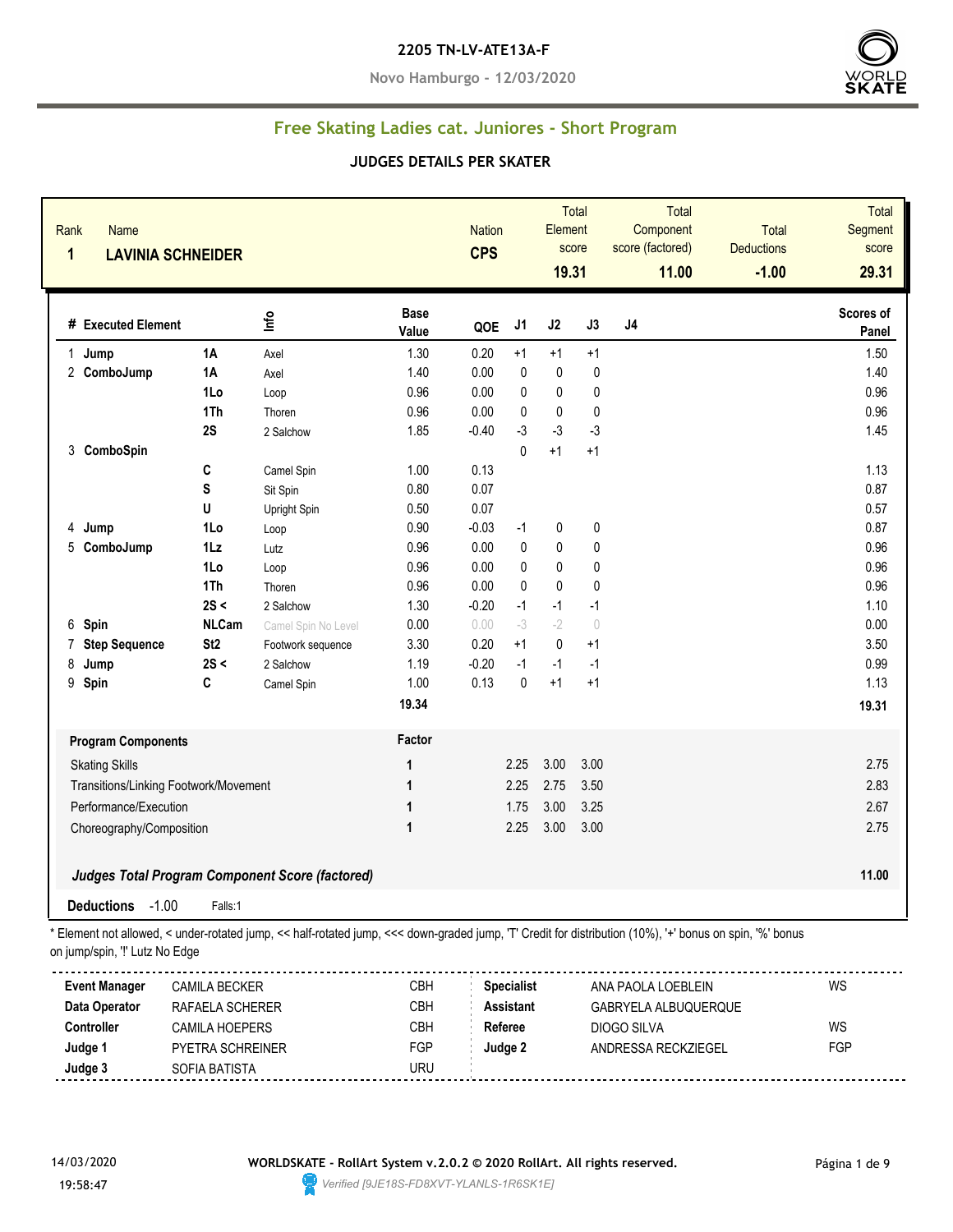### **JUDGES DETAILS PER SKATER**

| Rank<br><b>Name</b><br>$\overline{2}$ | <b>VALENTINA VITALIS</b>              |                                                                                                                                                        |                      | <b>Nation</b><br><b>CPS</b> |                   | Total<br>Element<br>score<br>17.85 |             | Total<br>Component<br>score (factored)<br>9.17 | Total<br><b>Deductions</b><br>0.00 | Total<br>Segment<br>score<br>27.02 |
|---------------------------------------|---------------------------------------|--------------------------------------------------------------------------------------------------------------------------------------------------------|----------------------|-----------------------------|-------------------|------------------------------------|-------------|------------------------------------------------|------------------------------------|------------------------------------|
| # Executed Element                    |                                       | lnfo                                                                                                                                                   | <b>Base</b><br>Value | QOE                         | J1                | J2                                 | J3          | J4                                             |                                    | Scores of<br>Panel                 |
| 1.<br>Jump                            | 1A                                    | Axel                                                                                                                                                   | 1.30                 | 0.00                        | $\pmb{0}$         | $\pmb{0}$                          | 0           |                                                |                                    | 1.30                               |
| 2 Jump                                | 1Th                                   | Thoren                                                                                                                                                 | 0.90                 | 0.00                        | $\pmb{0}$         | $\pmb{0}$                          | $\pmb{0}$   |                                                |                                    | 0.90                               |
| 3 ComboJump                           | 1A                                    | Axel                                                                                                                                                   | 1.40                 | $-0.07$                     | 0                 | $-1$                               | 0           |                                                |                                    | 1.33                               |
|                                       | 1Lo                                   | Loop                                                                                                                                                   | 0.96                 | 0.00                        | 0                 | 0                                  | 0           |                                                |                                    | 0.96                               |
|                                       | 1Th                                   | Thoren                                                                                                                                                 | 0.96                 | 0.00                        | 0                 | $\mathbf 0$                        | 0           |                                                |                                    | 0.96                               |
|                                       | 1F                                    | Flip                                                                                                                                                   | 0.86                 | 0.00                        | $\mathbf 0$       | $\mathbf 0$                        | 0           |                                                |                                    | 0.86                               |
| 4 ComboSpin                           |                                       |                                                                                                                                                        |                      |                             | $\mathbf{0}$      | $+1$                               | $-1$        |                                                |                                    |                                    |
|                                       | C                                     | Camel Spin                                                                                                                                             | 1.00                 | 0.00                        |                   |                                    |             |                                                |                                    | 1.00                               |
|                                       | S                                     | Sit Spin                                                                                                                                               | 0.80                 | 0.00                        |                   |                                    |             |                                                |                                    | 0.80                               |
|                                       | U                                     | Upright Spin                                                                                                                                           | 0.50                 | 0.00                        |                   |                                    |             |                                                |                                    | 0.50                               |
| ComboJump<br>5                        | 1F                                    | Flip                                                                                                                                                   | 0.86                 | 0.00                        | 0                 | 0                                  | 0           |                                                |                                    | 0.86                               |
|                                       | 1Lo                                   | Loop                                                                                                                                                   | 0.96                 | 0.00                        | $\mathbf 0$       | $\pmb{0}$                          | 0           |                                                |                                    | 0.96                               |
|                                       | 1Th                                   | Thoren                                                                                                                                                 | 0.96                 | 0.00                        | $\boldsymbol{0}$  | $\pmb{0}$                          | $\pmb{0}$   |                                                |                                    | 0.96                               |
|                                       | $2S \ll$                              | 2 Salchow                                                                                                                                              | 0.93                 | $-0.33$                     | $-2$              | $-2$                               | $-3$        |                                                |                                    | 0.60                               |
| <b>Step Sequence</b><br>6             | St <sub>2</sub>                       | Footwork sequence                                                                                                                                      | 3.30                 | $-0.10$                     | 0                 | $-1$                               | $\mathbf 0$ |                                                |                                    | 3.20                               |
| Spin<br>7                             | C                                     | Camel Spin                                                                                                                                             | 1.00                 | 0.13                        | 0                 | $+1$                               | $+1$        |                                                |                                    | 1.13                               |
| 8<br>Jump                             | 1F                                    | Flip                                                                                                                                                   | 0.80                 | 0.00                        | $\mathbf 0$       | $\pmb{0}$                          | $\pmb{0}$   |                                                |                                    | 0.80                               |
| 9<br>Spin                             | S                                     | Sit Spin                                                                                                                                               | 0.80                 | $-0.07$                     | $\mathbf 0$       | $-1$                               | $-1$        |                                                |                                    | 0.73                               |
|                                       |                                       |                                                                                                                                                        | 18.29                |                             |                   |                                    |             |                                                |                                    | 17.85                              |
| <b>Program Components</b>             |                                       |                                                                                                                                                        | Factor               |                             |                   |                                    |             |                                                |                                    |                                    |
| <b>Skating Skills</b>                 |                                       |                                                                                                                                                        | 1                    |                             | 2.25              | 2.75                               | 2.50        |                                                |                                    | 2.50                               |
|                                       | Transitions/Linking Footwork/Movement |                                                                                                                                                        | 1                    |                             | 2.00              | 2.75                               | 2.25        |                                                |                                    | 2.33                               |
| Performance/Execution                 |                                       |                                                                                                                                                        | 1                    |                             | 1.75              | 2.75                               | 2.00        |                                                |                                    | 2.17                               |
| Choreography/Composition              |                                       |                                                                                                                                                        | 1                    |                             | 1.75              | 2.75                               | 2.00        |                                                |                                    | 2.17                               |
|                                       |                                       | <b>Judges Total Program Component Score (factored)</b>                                                                                                 |                      |                             |                   |                                    |             |                                                |                                    | 9.17                               |
| <b>Deductions</b>                     | 0.00                                  |                                                                                                                                                        |                      |                             |                   |                                    |             |                                                |                                    |                                    |
| on jump/spin, "!' Lutz No Edge        |                                       | Element not allowed, < under-rotated jump, << half-rotated jump, <<< down-graded jump, 'T' Credit for distribution (10%), '+' bonus on spin, '%' bonus |                      |                             |                   |                                    |             |                                                |                                    |                                    |
| <b>Event Manager</b>                  | <b>CAMILA BECKER</b>                  |                                                                                                                                                        | CBH                  |                             | <b>Specialist</b> |                                    |             | ANA PAOLA LOEBLEIN                             |                                    | WS                                 |
| Data Operator                         | RAFAELA SCHERER                       |                                                                                                                                                        | CBH                  |                             | <b>Assistant</b>  |                                    |             | GABRYELA ALBUQUERQUE                           |                                    |                                    |
| Controller                            | CAMILA HOEPERS                        |                                                                                                                                                        | CBH                  |                             | Referee           |                                    |             | <b>DIOGO SILVA</b>                             |                                    | WS                                 |
| Judge 1                               | PYETRA SCHREINER                      |                                                                                                                                                        | FGP                  |                             | Judge 2           |                                    |             | ANDRESSA RECKZIEGEL                            |                                    | FGP                                |



**Judge 3** SOFIA BATISTA SOFIA BATISTA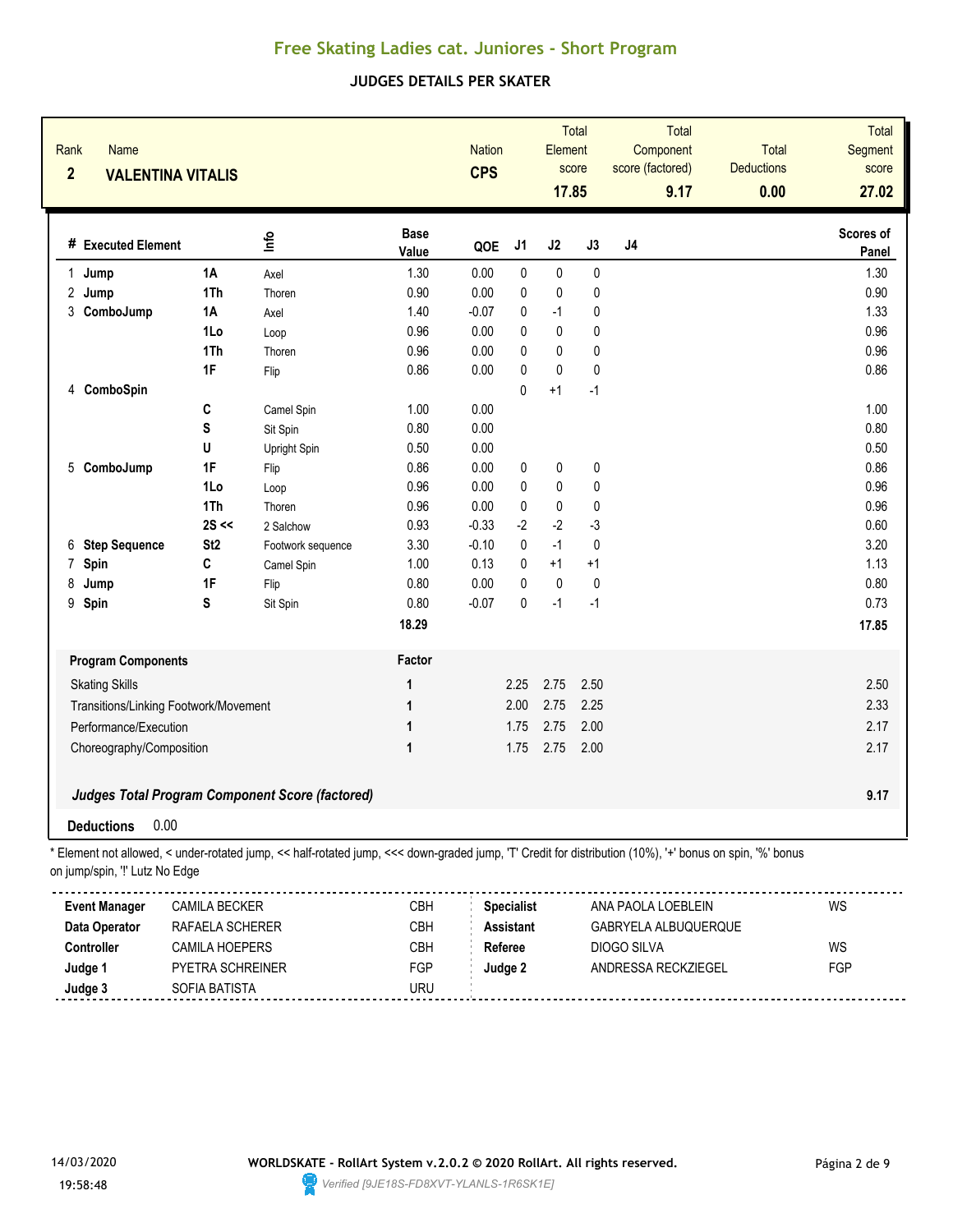### **JUDGES DETAILS PER SKATER**

| Rank<br>$\mathbf{3}$  | <b>Name</b><br><b>SOPHIA FERRARACIO DE LIMA</b> |                                       |                                                                                                                                                        |                      | <b>CPP</b> | Total<br><b>Nation</b><br>Element<br>score<br>17.83 |              |      | <b>Total</b><br>Component<br>score (factored)<br>9.42 | <b>Total</b><br><b>Deductions</b><br>$-1.00$ | <b>Total</b><br>Segment<br>score<br>26.25 |
|-----------------------|-------------------------------------------------|---------------------------------------|--------------------------------------------------------------------------------------------------------------------------------------------------------|----------------------|------------|-----------------------------------------------------|--------------|------|-------------------------------------------------------|----------------------------------------------|-------------------------------------------|
|                       | # Executed Element                              |                                       | lnfo                                                                                                                                                   | <b>Base</b><br>Value | QOE        | J <sub>1</sub>                                      | J2           | J3   | J4                                                    |                                              | Scores of<br>Panel                        |
|                       | 1 ComboJump                                     | 1A                                    | Axel                                                                                                                                                   | 1.40                 | 0.00       | 0                                                   | $\pmb{0}$    | 0    |                                                       |                                              | 1.40                                      |
|                       |                                                 | 1Lo                                   | Loop                                                                                                                                                   | 0.96                 | $-0.03$    | 0                                                   | $-1$         | 0    |                                                       |                                              | 0.93                                      |
|                       |                                                 | 1Th                                   | Thoren                                                                                                                                                 | 0.96                 | 0.00       | 0                                                   | $\pmb{0}$    | 0    |                                                       |                                              | 0.96                                      |
|                       |                                                 | 1F                                    | Flip                                                                                                                                                   | 0.86                 | 0.00       | $\mathbf{0}$                                        | $\pmb{0}$    | 0    |                                                       |                                              | 0.86                                      |
| 2<br>Jump             |                                                 | 2S <                                  | 2 Salchow                                                                                                                                              | 1.19                 | $-0.23$    | $-1$                                                | $-1$         | $-2$ |                                                       |                                              | 0.96                                      |
|                       | 3 ComboSpin                                     |                                       |                                                                                                                                                        |                      |            | $\Omega$                                            | $\mathbf{0}$ | 0    |                                                       |                                              |                                           |
|                       |                                                 | C                                     | Camel Spin                                                                                                                                             | 1.00                 | 0.00       |                                                     |              |      |                                                       |                                              | 1.00                                      |
|                       |                                                 | S                                     | Sit Spin                                                                                                                                               | 0.80                 | 0.00       |                                                     |              |      |                                                       |                                              | 0.80                                      |
|                       |                                                 | S                                     | Sit Spin                                                                                                                                               | 1.28%                | 0.00       |                                                     |              |      |                                                       |                                              | 1.28                                      |
| 4                     | <b>Step Sequence</b>                            | St <sub>1</sub>                       | Footwork sequence                                                                                                                                      | 2.30                 | $-0.20$    | $-1$                                                | $-1$         | 0    |                                                       |                                              | 2.10                                      |
| 5                     | ComboJump                                       | 1Lo                                   | Loop                                                                                                                                                   | 0.96                 | 0.00       | 0                                                   | 0            | 0    |                                                       |                                              | 0.96                                      |
|                       |                                                 | 1Lo                                   | Loop                                                                                                                                                   | 0.96                 | 0.00       | 0                                                   | 0            | 0    |                                                       |                                              | 0.96                                      |
|                       |                                                 | 1Th                                   | Thoren                                                                                                                                                 | 0.96                 | 0.00       | $\mathbf{0}$                                        | $\pmb{0}$    | 0    |                                                       |                                              | 0.96                                      |
|                       |                                                 | 2S                                    | 2 Salchow                                                                                                                                              | 1.85                 | $-0.23$    | $-1$                                                | $-1$         | $-2$ |                                                       |                                              | 1.62                                      |
| 6<br>Jump             |                                                 | 1Th                                   | Thoren                                                                                                                                                 | 0.90                 | $-0.03$    | $\mathbf 0$                                         | $-1$         | 0    |                                                       |                                              | 0.87                                      |
| 7<br>Jump             |                                                 | 1A                                    | Axel                                                                                                                                                   | 1.30                 | $-0.13$    | $-1$                                                | $-1$         | 0    |                                                       |                                              | 1.17                                      |
| Spin<br>8             |                                                 | C                                     | Camel Spin                                                                                                                                             | 1.00                 | 0.00       | $\mathbf{0}$                                        | $\pmb{0}$    | 0    |                                                       |                                              | 1.00                                      |
| 9<br>Spin             |                                                 | <b>NLSit</b>                          | Sit Spin No Level                                                                                                                                      | 0.00                 | 0.00       | $-3$                                                | $-3$         | $-3$ |                                                       |                                              | 0.00                                      |
|                       |                                                 |                                       |                                                                                                                                                        | 18.68                |            |                                                     |              |      |                                                       |                                              | 17.83                                     |
|                       | <b>Program Components</b>                       |                                       |                                                                                                                                                        | Factor               |            |                                                     |              |      |                                                       |                                              |                                           |
| <b>Skating Skills</b> |                                                 |                                       |                                                                                                                                                        | 1                    |            | 2.25                                                | 2.50         | 2.50 |                                                       |                                              | 2.42                                      |
|                       |                                                 | Transitions/Linking Footwork/Movement |                                                                                                                                                        | 1                    |            | 2.00                                                | 2.50         | 2.75 |                                                       |                                              | 2.42                                      |
|                       | Performance/Execution                           |                                       |                                                                                                                                                        | 1                    |            | 2.00                                                | 2.75         | 2.00 |                                                       |                                              | 2.25                                      |
|                       | Choreography/Composition                        |                                       |                                                                                                                                                        | 1                    |            | 2.00                                                | 2.50         | 2.50 |                                                       |                                              | 2.33                                      |
|                       |                                                 |                                       | <b>Judges Total Program Component Score (factored)</b>                                                                                                 |                      |            |                                                     |              |      |                                                       |                                              | 9.42                                      |
| <b>Deductions</b>     | $-1.00$                                         | Falls:1                               |                                                                                                                                                        |                      |            |                                                     |              |      |                                                       |                                              |                                           |
|                       | on jump/spin, "!' Lutz No Edge                  |                                       | Element not allowed, < under-rotated jump, << half-rotated jump, <<< down-graded jump, 'T' Credit for distribution (10%), '+' bonus on spin, '%' bonus |                      |            |                                                     |              |      |                                                       |                                              |                                           |
|                       |                                                 |                                       |                                                                                                                                                        |                      |            |                                                     |              |      |                                                       |                                              |                                           |
|                       | <b>Event Manager</b>                            | <b>CAMILA BECKER</b>                  |                                                                                                                                                        | CBH                  |            | <b>Specialist</b>                                   |              |      | ANA PAOLA LOEBLEIN                                    |                                              | WS                                        |
| Data Operator         |                                                 | RAFAELA SCHERER                       |                                                                                                                                                        | CBH                  |            | <b>Assistant</b>                                    |              |      | GABRYELA ALBUQUERQUE                                  |                                              |                                           |
| Controller            |                                                 | <b>CAMILA HOEPERS</b>                 |                                                                                                                                                        | CBH                  |            | Referee                                             |              |      | DIOGO SILVA                                           |                                              | WS                                        |
| Judge 1               |                                                 | PYETRA SCHREINER                      |                                                                                                                                                        | FGP                  |            | Judge 2                                             |              |      | ANDRESSA RECKZIEGEL                                   |                                              | FGP                                       |



**Judge 3** SOFIA BATISTA SOFIA BATISTA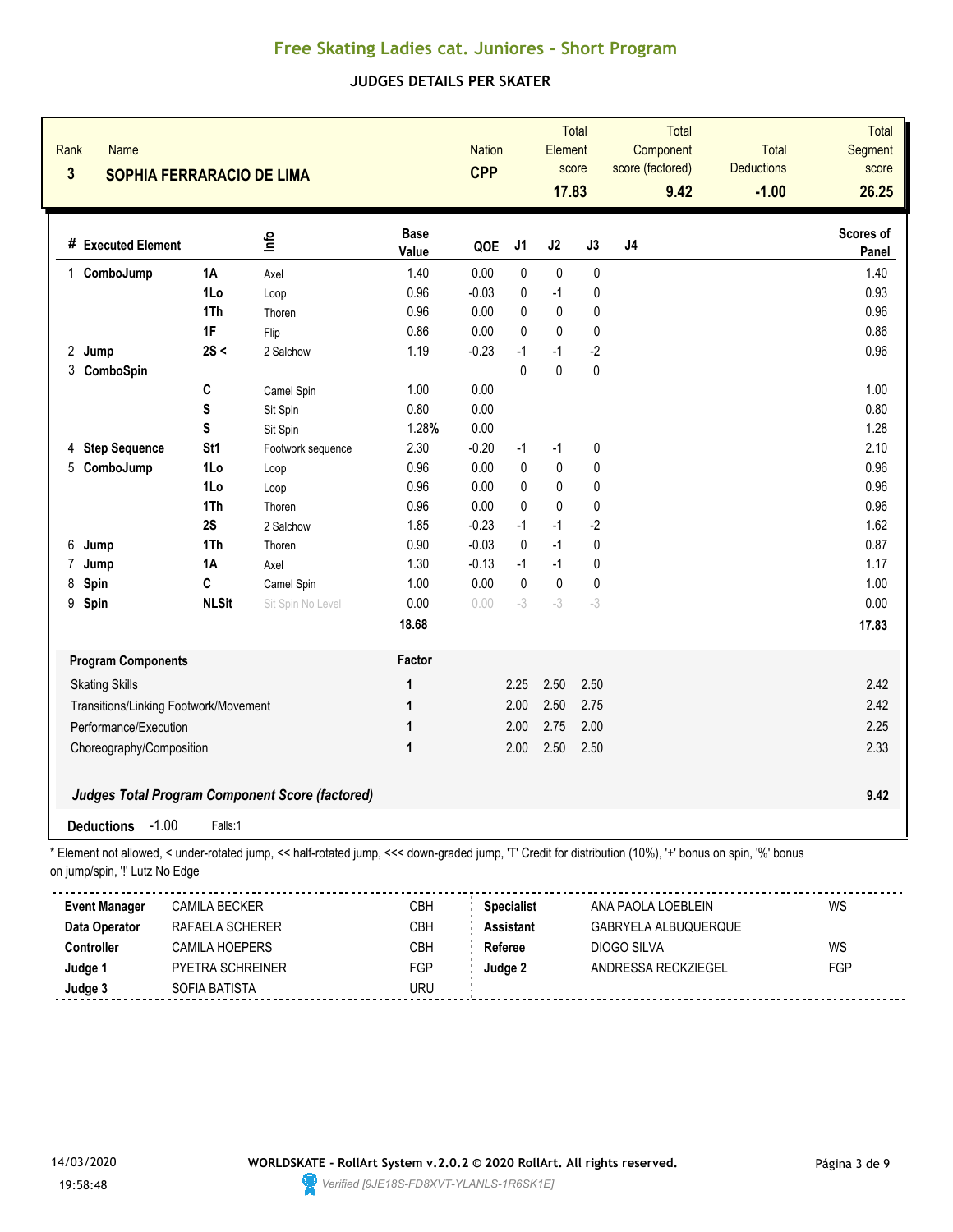### **JUDGES DETAILS PER SKATER**

| Rank<br><b>Name</b><br>4             | <b>EDUARDA BASSO CIVA</b>             |                                                                                                                                                        |                      | <b>Nation</b><br><b>CEM</b> |                   | Total<br>Element<br>score<br>16.96 |             | Total<br>Component<br>score (factored)<br>7.09 | Total<br><b>Deductions</b><br>$-1.00$ | Total<br>Segment<br>score<br>23.05 |
|--------------------------------------|---------------------------------------|--------------------------------------------------------------------------------------------------------------------------------------------------------|----------------------|-----------------------------|-------------------|------------------------------------|-------------|------------------------------------------------|---------------------------------------|------------------------------------|
| # Executed Element                   |                                       | ۴ů                                                                                                                                                     | <b>Base</b><br>Value | QOE                         | J1                | J2                                 | J3          | J4                                             |                                       | Scores of<br>Panel                 |
| Spin<br>$\mathbf{1}$                 | <b>NLSit</b>                          | Sit Spin No Level                                                                                                                                      | 0.00                 | 0.00                        | $-3$              | $-3$                               | $-3$        |                                                |                                       | 0.00                               |
| <b>Step Sequence</b><br>$\mathbf{2}$ | St1                                   | Footwork sequence                                                                                                                                      | 2.30                 | $-0.20$                     | $\pmb{0}$         | $-1$                               | $-1$        |                                                |                                       | 2.10                               |
| 3<br>ComboJump                       | 1Lo                                   | Loop                                                                                                                                                   | 0.96                 | 0.00                        | $\mathbf{0}$      | $\pmb{0}$                          | $\pmb{0}$   |                                                |                                       | 0.96                               |
|                                      | 1Lo                                   | Loop                                                                                                                                                   | 0.96                 | 0.00                        | 0                 | 0                                  | $\pmb{0}$   |                                                |                                       | 0.96                               |
|                                      | 1Th                                   | Thoren                                                                                                                                                 | 0.96                 | $-0.10$                     | 0                 | $-1$                               | $-2$        |                                                |                                       | 0.86                               |
|                                      | 2S                                    | 2 Salchow                                                                                                                                              | 1.85                 | $-0.27$                     | $-1$              | $-2$                               | $-2$        |                                                |                                       | 1.58                               |
| ComboSpin<br>4                       |                                       |                                                                                                                                                        |                      |                             | $\mathbf{0}$      | $\mathbf 0$                        | 0           |                                                |                                       |                                    |
|                                      | C                                     | Camel Spin                                                                                                                                             | 1.00                 | 0.00                        |                   |                                    |             |                                                |                                       | 1.00                               |
|                                      | S                                     | Sit Spin                                                                                                                                               | 0.80                 | 0.00                        |                   |                                    |             |                                                |                                       | 0.80                               |
|                                      | U                                     | Upright Spin                                                                                                                                           | 0.50                 | 0.00                        |                   |                                    |             |                                                |                                       | 0.50                               |
| 5<br>Jump                            | <b>1A</b>                             | Axel                                                                                                                                                   | 1.30                 | 0.07                        | 0                 | $\pmb{0}$                          | $+1$        |                                                |                                       | 1.37                               |
| 6<br>Jump                            | 2S                                    | 2 Salchow                                                                                                                                              | 1.70                 | $-0.20$                     | $-1$              | $-1$                               | $-1$        |                                                |                                       | 1.50                               |
| Spin<br>7                            | C                                     | Camel Spin                                                                                                                                             | 1.00                 | $-0.13$                     | $\mathbf 0$       | $-1$                               | $-1$        |                                                |                                       | 0.87                               |
| ComboJump<br>8                       | 1A                                    | Axel                                                                                                                                                   | 1.40                 | $-0.13$                     | $-1$              | $-1$                               | $\mathbf 0$ |                                                |                                       | 1.27                               |
|                                      | 1Lo                                   | Loop                                                                                                                                                   | 0.96                 | $-0.03$                     | $\mathbf 0$       | $\pmb{0}$                          | $-1$        |                                                |                                       | 0.93                               |
|                                      | 1Th <                                 | Thoren                                                                                                                                                 | 0.67                 | $-0.10$                     | $-1$              | $-1$                               | $-1$        |                                                |                                       | 0.57                               |
|                                      | 1F                                    | Flip                                                                                                                                                   | 0.86                 | 0.00                        | $\mathbf{0}$      | $\pmb{0}$                          | $\pmb{0}$   |                                                |                                       | 0.86                               |
| 9<br>Jump                            | 1F                                    | Flip                                                                                                                                                   | 0.80                 | 0.03                        | 0                 | $+1$                               | 0           |                                                |                                       | 0.83                               |
|                                      |                                       |                                                                                                                                                        | 18.02                |                             |                   |                                    |             |                                                |                                       | 16.96                              |
| <b>Program Components</b>            |                                       |                                                                                                                                                        | Factor               |                             |                   |                                    |             |                                                |                                       |                                    |
| <b>Skating Skills</b>                |                                       |                                                                                                                                                        | 1                    |                             | 2.25              | 2.00                               | 1.75        |                                                |                                       | 2.00                               |
|                                      | Transitions/Linking Footwork/Movement |                                                                                                                                                        | 1                    |                             | 1.75              | 1.75                               | 1.50        |                                                |                                       | 1.67                               |
| Performance/Execution                |                                       |                                                                                                                                                        | 1                    |                             | 1.75              | 2.00                               | 1.25        |                                                |                                       | 1.67                               |
| Choreography/Composition             |                                       |                                                                                                                                                        | 1                    |                             | 1.75              | 1.75                               | 1.75        |                                                |                                       | 1.75                               |
|                                      |                                       | <b>Judges Total Program Component Score (factored)</b>                                                                                                 |                      |                             |                   |                                    |             |                                                |                                       | 7.09                               |
| <b>Deductions</b>                    | $-1.00$<br>Falls:1                    |                                                                                                                                                        |                      |                             |                   |                                    |             |                                                |                                       |                                    |
| on jump/spin, "!' Lutz No Edge       |                                       | Element not allowed, < under-rotated jump, << half-rotated jump, <<< down-graded jump, 'T' Credit for distribution (10%), '+' bonus on spin, '%' bonus |                      |                             |                   |                                    |             |                                                |                                       |                                    |
| <b>Event Manager</b>                 | <b>CAMILA BECKER</b>                  |                                                                                                                                                        | CBH                  |                             | <b>Specialist</b> |                                    |             | ANA PAOLA LOEBLEIN                             |                                       | WS                                 |
| Data Operator                        | RAFAELA SCHERER                       |                                                                                                                                                        | CBH                  |                             | <b>Assistant</b>  |                                    |             | GABRYELA ALBUQUERQUE                           |                                       |                                    |
| Controller                           | CAMILA HOEPERS                        |                                                                                                                                                        | CBH                  |                             | Referee           |                                    |             | DIOGO SILVA                                    |                                       | WS                                 |
| Judge 1                              | PYETRA SCHREINER                      |                                                                                                                                                        | FGP                  |                             | Judge 2           |                                    |             | ANDRESSA RECKZIEGEL                            |                                       | FGP                                |



**Judge 3** SOFIA BATISTA SOFIA BATISTA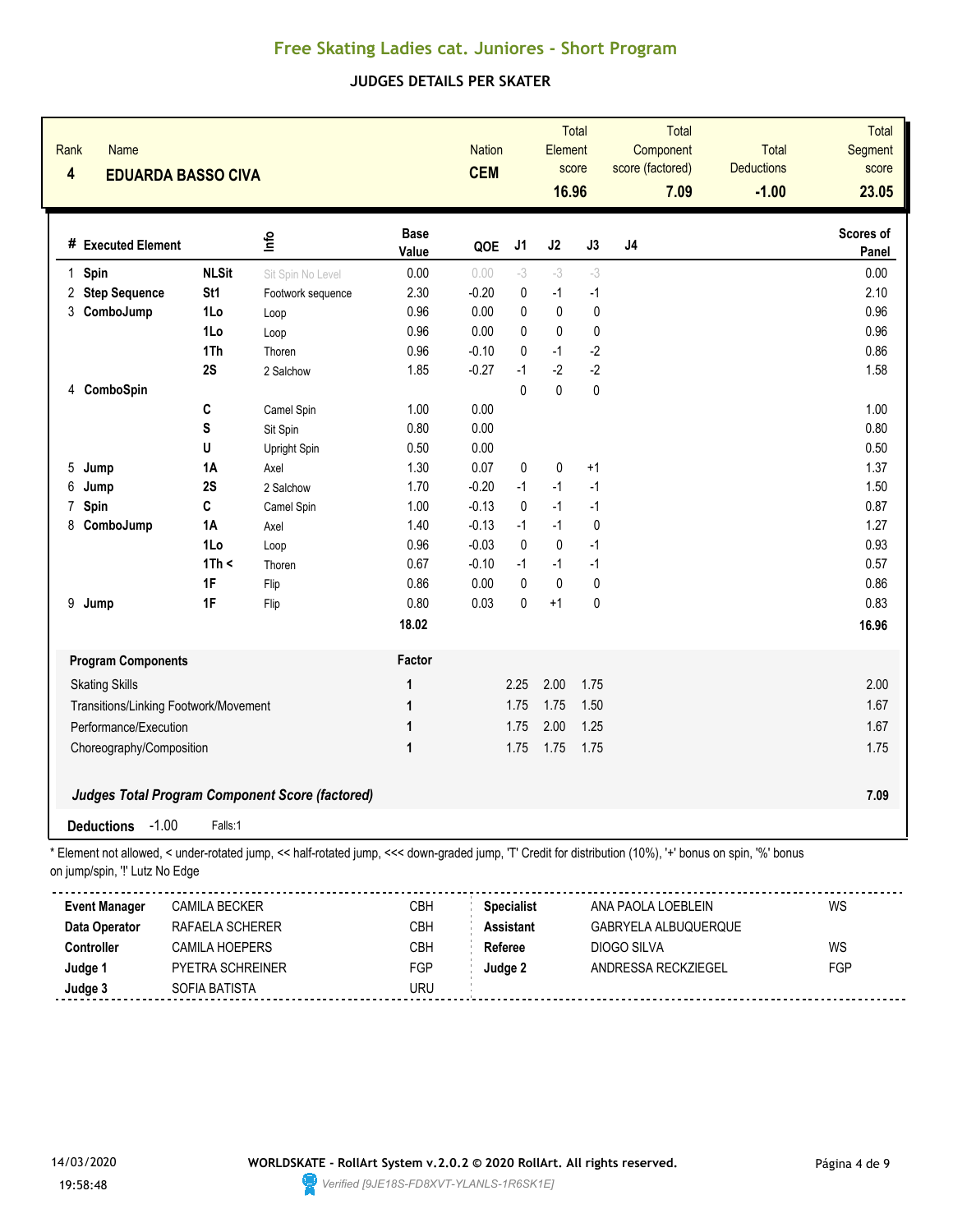### **JUDGES DETAILS PER SKATER**

| Rank<br><b>Name</b><br>$\overline{\mathbf{5}}$ | <b>NICOLLY RIZZO</b>                  |                                                                                                                                                        |                      | <b>Nation</b><br><b>EPA</b> |                   | Element<br>15.58 | <b>Total</b><br>score | <b>Total</b><br>Component<br>score (factored)<br>7.08 | <b>Total</b><br><b>Deductions</b><br>$-1.00$ | <b>Total</b><br>Segment<br>score<br>21.66 |
|------------------------------------------------|---------------------------------------|--------------------------------------------------------------------------------------------------------------------------------------------------------|----------------------|-----------------------------|-------------------|------------------|-----------------------|-------------------------------------------------------|----------------------------------------------|-------------------------------------------|
| # Executed Element                             |                                       | lnfo                                                                                                                                                   | <b>Base</b><br>Value | QOE                         | J1                | J2               | J3                    | J <sub>4</sub>                                        |                                              | Scores of<br>Panel                        |
| Jump<br>1.                                     | <b>1A</b>                             | Axel                                                                                                                                                   | 1.30                 | 0.00                        | $\pmb{0}$         | $\pmb{0}$        | $\pmb{0}$             |                                                       |                                              | 1.30                                      |
| 2 Spin                                         | <b>NLCam</b>                          | Camel Spin No Level                                                                                                                                    | 0.00                 | 0.00                        | $-3$              | $-3$             | $-3$                  |                                                       |                                              | 0.00                                      |
| 3<br>Jump                                      | $2S \ll$                              | 2 Salchow                                                                                                                                              | 0.85                 | $-0.30$                     | $-2$              | $-2$             | $-2$                  |                                                       |                                              | 0.55                                      |
| ComboJump<br>4                                 | 1F                                    | Flip                                                                                                                                                   | 0.86                 | 0.00                        | $\pmb{0}$         | $\mathbf 0$      | $\pmb{0}$             |                                                       |                                              | 0.86                                      |
|                                                | 1Lo                                   | Loop                                                                                                                                                   | 0.96                 | 0.00                        | 0                 | $\pmb{0}$        | 0                     |                                                       |                                              | 0.96                                      |
|                                                | 1Th                                   | Thoren                                                                                                                                                 | 0.96                 | 0.00                        | 0                 | $\pmb{0}$        | $\pmb{0}$             |                                                       |                                              | 0.96                                      |
|                                                | $2S \ll$                              | 2 Salchow                                                                                                                                              | 0.93                 | $-0.30$                     | $-2$              | $-2$             | $-2$                  |                                                       |                                              | 0.63                                      |
| Spin<br>5                                      | S                                     | Sit Spin                                                                                                                                               | 0.80                 | $-0.10$                     | $-1$              | $+1$             | $-3$                  |                                                       |                                              | 0.70                                      |
| 6<br>Jump                                      | 1Lo                                   | Loop                                                                                                                                                   | 0.90                 | $-0.03$                     | $-1$              | $+1$             | $-1$                  |                                                       |                                              | 0.87                                      |
| <b>Step Sequence</b><br>7                      | St <sub>1</sub>                       | Footwork sequence                                                                                                                                      | 2.30                 | $-0.30$                     | $-1$              | $-1$             | $-1$                  |                                                       |                                              | 2.00                                      |
| ComboJump<br>8                                 | 1A                                    | Axel                                                                                                                                                   | 1.40                 | 0.07                        | 0                 | 0                | $+1$                  |                                                       |                                              | 1.47                                      |
|                                                | 1Lo                                   | Loop                                                                                                                                                   | 0.96                 | $-0.03$                     | $-1$              | 0                | 0                     |                                                       |                                              | 0.93                                      |
|                                                | 1Th                                   | Thoren                                                                                                                                                 | 0.96                 | $-0.07$                     | $-1$              | $-1$             | 0                     |                                                       |                                              | 0.89                                      |
|                                                | 1F                                    | Flip                                                                                                                                                   | 0.86                 | $-0.07$                     | $-1$              | $-1$             | 0                     |                                                       |                                              | 0.79                                      |
| ComboSpin<br>9                                 |                                       |                                                                                                                                                        |                      |                             | $\mathbf{0}$      | $+1$             | 0                     |                                                       |                                              |                                           |
|                                                | C                                     | Camel Spin                                                                                                                                             | 1.00                 | 0.07                        |                   |                  |                       |                                                       |                                              | 1.07                                      |
|                                                | C                                     | Camel Spin                                                                                                                                             | 1.00                 | 0.07                        |                   |                  |                       |                                                       |                                              | 1.07                                      |
|                                                | U                                     | Upright Spin                                                                                                                                           | 0.50                 | 0.03                        |                   |                  |                       |                                                       |                                              | 0.53                                      |
|                                                |                                       |                                                                                                                                                        | 16.54                |                             |                   |                  |                       |                                                       |                                              | 15.58                                     |
| <b>Program Components</b>                      |                                       |                                                                                                                                                        | Factor               |                             |                   |                  |                       |                                                       |                                              |                                           |
| <b>Skating Skills</b>                          |                                       |                                                                                                                                                        | 1                    |                             | 2.00              | 2.00             | 2.00                  |                                                       |                                              | 2.00                                      |
|                                                | Transitions/Linking Footwork/Movement |                                                                                                                                                        | 1                    |                             | 2.00              | 1.75             | 1.75                  |                                                       |                                              | 1.83                                      |
| Performance/Execution                          |                                       |                                                                                                                                                        | 1                    |                             | 2.00              | 1.75             | 1.25                  |                                                       |                                              | 1.67                                      |
| Choreography/Composition                       |                                       |                                                                                                                                                        | 1                    |                             | 1.75              | 1.75             | 1.25                  |                                                       |                                              | 1.58                                      |
|                                                |                                       |                                                                                                                                                        |                      |                             |                   |                  |                       |                                                       |                                              |                                           |
|                                                |                                       | <b>Judges Total Program Component Score (factored)</b>                                                                                                 |                      |                             |                   |                  |                       |                                                       |                                              | 7.08                                      |
| <b>Deductions</b>                              | $-1.00$<br>Falls:1                    |                                                                                                                                                        |                      |                             |                   |                  |                       |                                                       |                                              |                                           |
| on jump/spin, "!' Lutz No Edge                 |                                       | Element not allowed, < under-rotated jump, << half-rotated jump, <<< down-graded jump, 'T' Credit for distribution (10%), '+' bonus on spin, '%' bonus |                      |                             |                   |                  |                       |                                                       |                                              |                                           |
| <b>Event Manager</b>                           | <b>CAMILA BECKER</b>                  |                                                                                                                                                        | CBH                  |                             | <b>Specialist</b> |                  |                       | ANA PAOLA LOEBLEIN                                    |                                              | WS                                        |
| Data Operator                                  | RAFAELA SCHERER                       |                                                                                                                                                        | CBH                  |                             | <b>Assistant</b>  |                  |                       | GABRYELA ALBUQUERQUE                                  |                                              |                                           |
| Controller                                     | <b>CAMILA HOEPERS</b>                 |                                                                                                                                                        | CBH                  |                             | Referee           |                  |                       | DIOGO SILVA                                           |                                              | WS                                        |
| Judge 1                                        | PYETRA SCHREINER                      |                                                                                                                                                        | FGP                  |                             | Judge 2           |                  |                       | ANDRESSA RECKZIEGEL                                   |                                              | FGP                                       |



**Judge 3** SOFIA BATISTA SOFIA BATISTA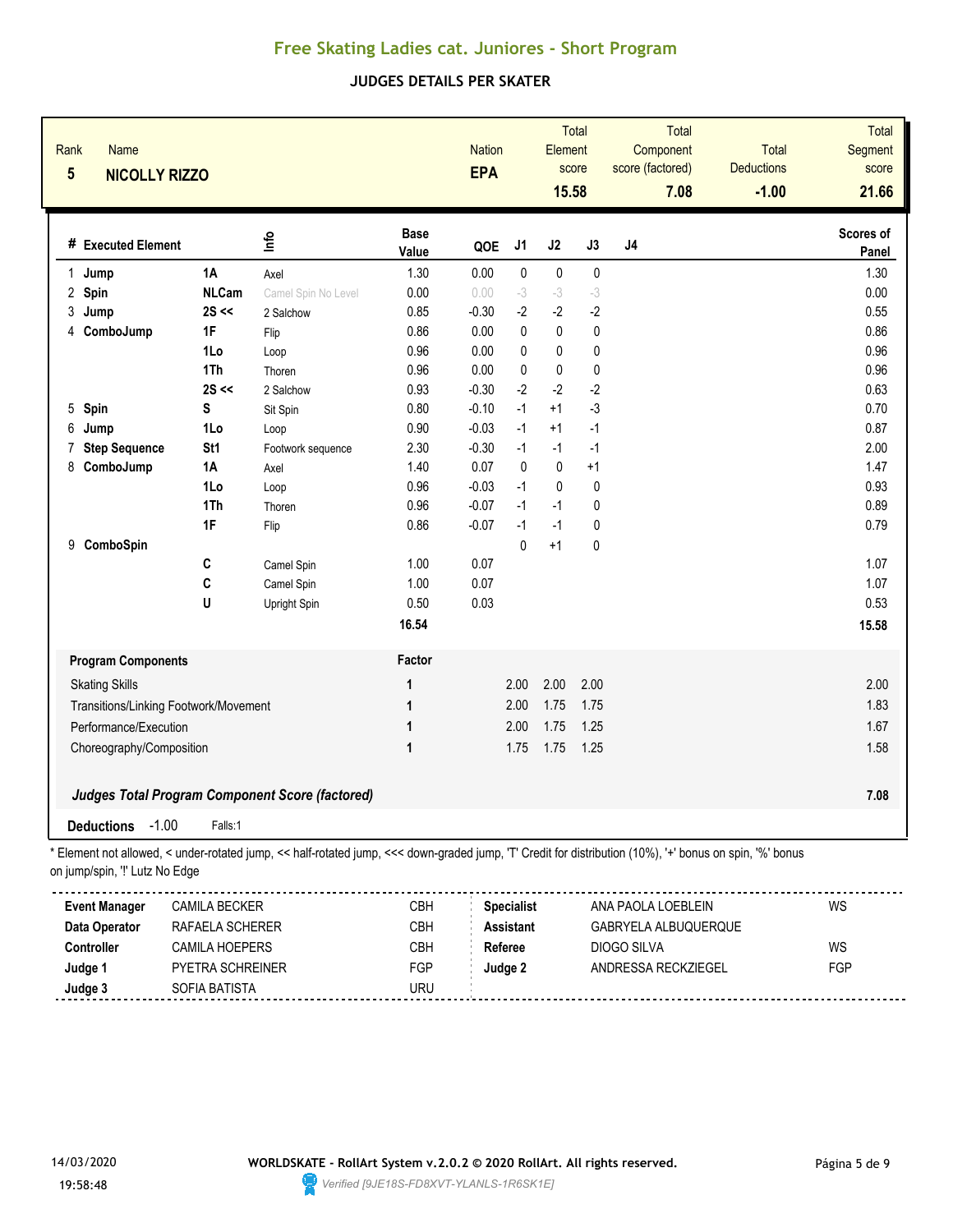#### **JUDGES DETAILS PER SKATER**

| Rank<br>Name<br>$6\phantom{a}$        | <b>LUÍZA MARTINELLI</b>           |                                                                                                                                                          |                      | <b>Nation</b><br><b>APA</b> |                   | Total<br>Element<br>score<br>11.75 |           | <b>Total</b><br>Component<br>score (factored)<br>7.16 | <b>Total</b><br><b>Deductions</b><br>$-1.00$ | Total<br>Segment<br>score<br>17.91 |
|---------------------------------------|-----------------------------------|----------------------------------------------------------------------------------------------------------------------------------------------------------|----------------------|-----------------------------|-------------------|------------------------------------|-----------|-------------------------------------------------------|----------------------------------------------|------------------------------------|
| # Executed Element                    |                                   | ۴ų                                                                                                                                                       | <b>Base</b><br>Value | QOE                         | J <sub>1</sub>    | J2                                 | J3        | J <sub>4</sub>                                        |                                              | Scores of<br><b>Panel</b>          |
| 1<br>Jump                             | 1Th <                             | Thoren                                                                                                                                                   | 0.63                 | $-0.10$                     | $-1$              | $-1$                               | $-1$      |                                                       |                                              | 0.53                               |
| 2 Spin                                | S                                 | Sit Spin                                                                                                                                                 | 1.28%                | 0.07                        | $+1$              | $\pmb{0}$                          | $+1$      |                                                       |                                              | 1.35                               |
| 3<br>Jump                             | 1S                                | Salchow                                                                                                                                                  | 0.60                 | $-0.10$                     | $-1$              | $-1$                               | $-1$      |                                                       |                                              | 0.50                               |
| Spin<br>4                             | <b>NLCam</b>                      | Camel Spin No Level                                                                                                                                      | 0.00                 | 0.00                        | $-3$              | $-1$                               | $-3$      |                                                       |                                              | 0.00                               |
| 5<br>Jump                             | 1A <                              | Axel                                                                                                                                                     | 0.91                 | $-0.33$                     | $-3$              | $-1$                               | $-3$      |                                                       |                                              | 0.58                               |
| <b>Step Sequence</b><br>6             | St <sub>1</sub>                   | Footwork sequence                                                                                                                                        | 2.30                 | $-0.10$                     | $\mathbf{0}$      | $-1$                               | $\pmb{0}$ |                                                       |                                              | 2.20                               |
| ComboJump<br>7                        | 1A <                              | Axel                                                                                                                                                     | 0.98                 | $-0.23$                     | $-1$              | $-1$                               | $-2$      |                                                       |                                              | 0.75                               |
|                                       | 1Lo                               | Loop                                                                                                                                                     | 0.96                 | $-0.03$                     | $-1$              | 0                                  | $\pmb{0}$ |                                                       |                                              | 0.93                               |
|                                       | 1Lo                               | Loop                                                                                                                                                     | 0.96                 | $-0.30$                     | -3                | $-1$                               | $-3$      |                                                       |                                              | 0.66                               |
| ComboSpin<br>8                        |                                   |                                                                                                                                                          |                      |                             | $-1$              | $+1$                               | $-2$      |                                                       |                                              |                                    |
|                                       | <b>NLCam</b>                      | Camel Spin No Level                                                                                                                                      | 0.00                 | 0.00                        |                   |                                    |           |                                                       |                                              | 0.00                               |
|                                       | S                                 | Sit Spin                                                                                                                                                 | 0.80                 | $-0.07$                     |                   |                                    |           |                                                       |                                              | 0.73                               |
|                                       | U                                 | Upright Spin                                                                                                                                             | 0.50                 | $-0.07$                     |                   |                                    |           |                                                       |                                              | 0.43                               |
| 9 ComboJump                           | 1F                                | Flip                                                                                                                                                     | 0.86                 | 0.00                        | 0                 | $\pmb{0}$                          | $\pmb{0}$ |                                                       |                                              | 0.86                               |
|                                       | 1Lo                               | Loop                                                                                                                                                     | 0.96                 | $-0.03$                     | $-1$              | $\pmb{0}$                          | 0         |                                                       |                                              | 0.93                               |
|                                       | 1Th <                             | Thoren                                                                                                                                                   | 0.67                 | $-0.10$                     | $-1$              | $-1$                               | $-1$      |                                                       |                                              | 0.57                               |
|                                       | 1F                                | Flip                                                                                                                                                     | 0.86                 | $-0.13$                     | $-1$              | $-1$                               | $-2$      |                                                       |                                              | 0.73                               |
|                                       |                                   |                                                                                                                                                          | 13.27                |                             |                   |                                    |           |                                                       |                                              | 11.75                              |
| <b>Program Components</b>             |                                   |                                                                                                                                                          | Factor               |                             |                   |                                    |           |                                                       |                                              |                                    |
| <b>Skating Skills</b>                 |                                   |                                                                                                                                                          | 1                    |                             | 1.75              | 2.25                               | 2.25      |                                                       |                                              | 2.08                               |
| Transitions/Linking Footwork/Movement |                                   |                                                                                                                                                          | 1                    |                             | 1.50              | 2.25                               | 1.75      |                                                       |                                              | 1.83                               |
| Performance/Execution                 |                                   |                                                                                                                                                          | 1                    |                             | 1.25              | 2.25                               | 1.25      |                                                       |                                              | 1.58                               |
| Choreography/Composition              |                                   |                                                                                                                                                          | $\mathbf{1}$         |                             | 1.25              | 2.25                               | 1.50      |                                                       |                                              | 1.67                               |
|                                       |                                   |                                                                                                                                                          |                      |                             |                   |                                    |           |                                                       |                                              |                                    |
|                                       |                                   | <b>Judges Total Program Component Score (factored)</b>                                                                                                   |                      |                             |                   |                                    |           |                                                       |                                              | 7.16                               |
| $-1.00$<br><b>Deductions</b>          | Falls:1                           |                                                                                                                                                          |                      |                             |                   |                                    |           |                                                       |                                              |                                    |
| on jump/spin, "!' Lutz No Edge        |                                   | * Element not allowed, < under-rotated jump, << half-rotated jump, <<< down-graded jump, 'T' Credit for distribution (10%), '+' bonus on spin, '%' bonus |                      |                             |                   |                                    |           |                                                       |                                              |                                    |
| <b>Event Manager</b>                  | <b>CAMILA BECKER</b>              |                                                                                                                                                          | CBH                  |                             | <b>Specialist</b> |                                    |           | ANA PAOLA LOEBLEIN                                    |                                              | WS                                 |
| Data Operator                         | RAFAELA SCHERER                   |                                                                                                                                                          | <b>CBH</b>           |                             | <b>Assistant</b>  |                                    |           | GABRYELA ALBUQUERQUE                                  |                                              |                                    |
| Controller                            | CAMILA HOEPERS                    |                                                                                                                                                          | <b>CBH</b>           | Referee                     |                   |                                    |           | <b>DIOGO SILVA</b>                                    |                                              | WS                                 |
|                                       |                                   |                                                                                                                                                          |                      |                             |                   |                                    |           |                                                       |                                              |                                    |
|                                       |                                   |                                                                                                                                                          |                      |                             |                   |                                    |           |                                                       |                                              |                                    |
| Judge 1<br>Judge 3                    | PYETRA SCHREINER<br>SOFIA BATISTA |                                                                                                                                                          | FGP<br><b>URU</b>    |                             | Judge 2           |                                    |           | ANDRESSA RECKZIEGEL                                   |                                              | FGP                                |

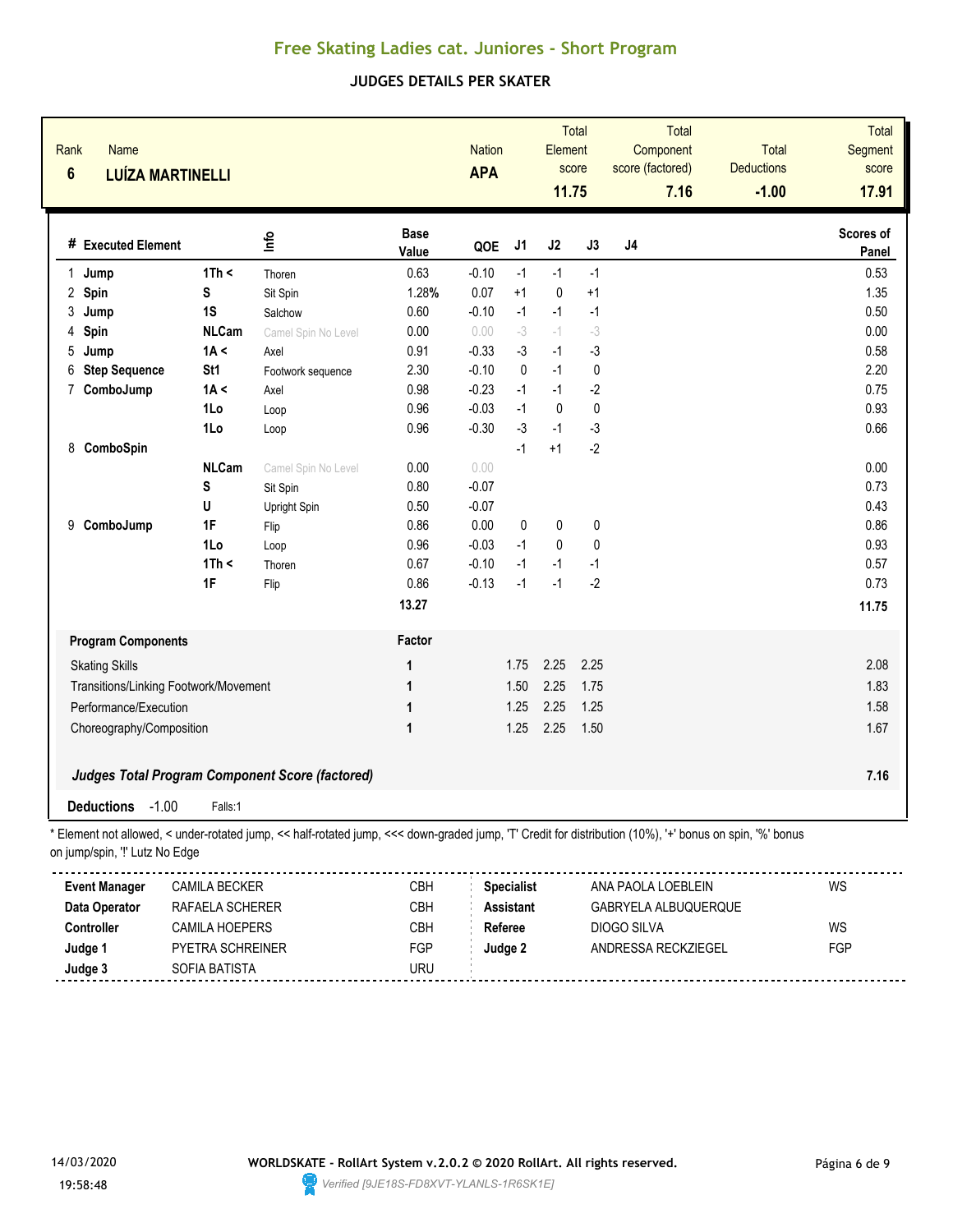### **JUDGES DETAILS PER SKATER**

| Rank<br><b>Name</b><br>$\overline{7}$ | <b>GABRIELA SALAVERRY TAMINATO</b>    |                                                                                                                                                        |                      | <b>Nation</b><br>AAB |                   | Element<br>12.01 | Total<br>score | Total<br>Component<br>score (factored)<br>6.66 | <b>Total</b><br><b>Deductions</b><br>$-1.00$ | Total<br>Segment<br>score<br>17.67 |
|---------------------------------------|---------------------------------------|--------------------------------------------------------------------------------------------------------------------------------------------------------|----------------------|----------------------|-------------------|------------------|----------------|------------------------------------------------|----------------------------------------------|------------------------------------|
| # Executed Element                    |                                       | lnfo                                                                                                                                                   | <b>Base</b><br>Value | QOE                  | J1                | J2               | J3             | J4                                             |                                              | Scores of<br>Panel                 |
| Jump<br>1.                            | 1F                                    | Flip                                                                                                                                                   | 0.80                 | 0.03                 | 0                 | $+1$             | $\pmb{0}$      |                                                |                                              | 0.83                               |
| 2 Spin                                | S                                     | Sit Spin                                                                                                                                               | 0.80                 | 0.00                 | 0                 | $\pmb{0}$        | 0              |                                                |                                              | 0.80                               |
| 3<br>Jump                             | 1A <                                  | Axel                                                                                                                                                   | 0.91                 | $-0.40$              | $-3$              | $-3$             | $-3$           |                                                |                                              | 0.51                               |
| ComboJump<br>4                        | 1Lo                                   | Loop                                                                                                                                                   | 0.96                 | $-0.20$              | $-1$              | $-1$             | $-3$           |                                                |                                              | 0.76                               |
|                                       | 1Lo                                   | Loop                                                                                                                                                   | 0.96                 | $-0.10$              | $-1$              | $-1$             | $-1$           |                                                |                                              | 0.86                               |
|                                       | 1Th                                   | Thoren                                                                                                                                                 | 0.96                 | $-0.17$              | $-1$              | $\pmb{0}$        | $-3$           |                                                |                                              | 0.79                               |
|                                       | 1S                                    | Salchow                                                                                                                                                | 0.61                 | $-0.10$              | $-1$              | $-1$             | $-1$           |                                                |                                              | 0.51                               |
| 5 Step Sequence                       | St1                                   | Footwork sequence                                                                                                                                      | 2.30                 | $-0.30$              | $-1$              | $-1$             | $-1$           |                                                |                                              | 2.00                               |
| 6<br>ComboSpin                        |                                       |                                                                                                                                                        |                      |                      | $-2$              | $-2$             | $-2$           |                                                |                                              |                                    |
|                                       | S                                     | Sit Spin                                                                                                                                               | 0.80                 | $-0.20$              |                   |                  |                |                                                |                                              | 0.60                               |
|                                       | <b>NLUpr</b>                          | Upright Spin No level                                                                                                                                  | 0.00                 | 0.00                 |                   |                  |                |                                                |                                              | 0.00                               |
|                                       | U                                     | Upright Spin                                                                                                                                           | 0.50                 | $-0.20$              |                   |                  |                |                                                |                                              | 0.30                               |
| 7<br>Jump                             | 1Th <                                 | Thoren                                                                                                                                                 | 0.63                 | $-0.10$              | $-1$              | $-1$             | $-1$           |                                                |                                              | 0.53                               |
| 8<br>ComboJump                        | 1F                                    | Flip                                                                                                                                                   | 0.86                 | $-0.03$              | $-1$              | $\pmb{0}$        | 0              |                                                |                                              | 0.83                               |
|                                       | 1Lo                                   | Loop                                                                                                                                                   | 0.96                 | $-0.03$              | $-1$              | $\pmb{0}$        | 0              |                                                |                                              | 0.93                               |
|                                       | 1Th                                   | Thoren                                                                                                                                                 | 0.96                 | $-0.03$              | $-1$              | 0                | 0              |                                                |                                              | 0.93                               |
|                                       | 1F                                    | Flip                                                                                                                                                   | 0.86                 | $-0.03$              | $-1$              | $\pmb{0}$        | 0              |                                                |                                              | 0.83                               |
| 9 Spin                                | <b>NLSit</b>                          | Sit Spin No Level                                                                                                                                      | 0.00                 | 0.00                 | $\theta$          | $-1$             | $-2$           |                                                |                                              | 0.00                               |
|                                       |                                       |                                                                                                                                                        | 13.87                |                      |                   |                  |                |                                                |                                              | 12.01                              |
| <b>Program Components</b>             |                                       |                                                                                                                                                        | Factor               |                      |                   |                  |                |                                                |                                              |                                    |
| <b>Skating Skills</b>                 |                                       |                                                                                                                                                        | 1                    |                      | 1.50              | 2.00             | 1.75           |                                                |                                              | 1.75                               |
|                                       | Transitions/Linking Footwork/Movement |                                                                                                                                                        | 1                    |                      | 1.25              | 2.00             | 1.25           |                                                |                                              | 1.50                               |
| Performance/Execution                 |                                       |                                                                                                                                                        | 1                    |                      | 1.50              | 2.00             | 1.25           |                                                |                                              | 1.58                               |
| Choreography/Composition              |                                       |                                                                                                                                                        | 1                    |                      | 1.50              | 2.00             | 2.00           |                                                |                                              | 1.83                               |
|                                       |                                       | Judges Total Program Component Score (factored)                                                                                                        |                      |                      |                   |                  |                |                                                |                                              | 6.66                               |
| <b>Deductions</b>                     | $-1.00$<br>Falls:1                    |                                                                                                                                                        |                      |                      |                   |                  |                |                                                |                                              |                                    |
| on jump/spin, "!' Lutz No Edge        |                                       | Element not allowed, < under-rotated jump, << half-rotated jump, <<< down-graded jump, 'T' Credit for distribution (10%), '+' bonus on spin, '%' bonus |                      |                      |                   |                  |                |                                                |                                              |                                    |
| <b>Event Manager</b>                  | <b>CAMILA BECKER</b>                  |                                                                                                                                                        | CBH                  |                      | <b>Specialist</b> |                  |                | ANA PAOLA LOEBLEIN                             |                                              | WS                                 |
| Data Operator                         | RAFAELA SCHERER                       |                                                                                                                                                        | CBH                  |                      | <b>Assistant</b>  |                  |                | GABRYELA ALBUQUERQUE                           |                                              |                                    |
| Controller                            | CAMILA HOEPERS                        |                                                                                                                                                        | CBH                  |                      | Referee           |                  |                | DIOGO SILVA                                    |                                              | WS                                 |
| Judge 1                               | PYETRA SCHREINER                      |                                                                                                                                                        | FGP                  |                      | Judge 2           |                  |                | ANDRESSA RECKZIEGEL                            |                                              | FGP                                |



**Judge 3** SOFIA BATISTA SOFIA BATISTA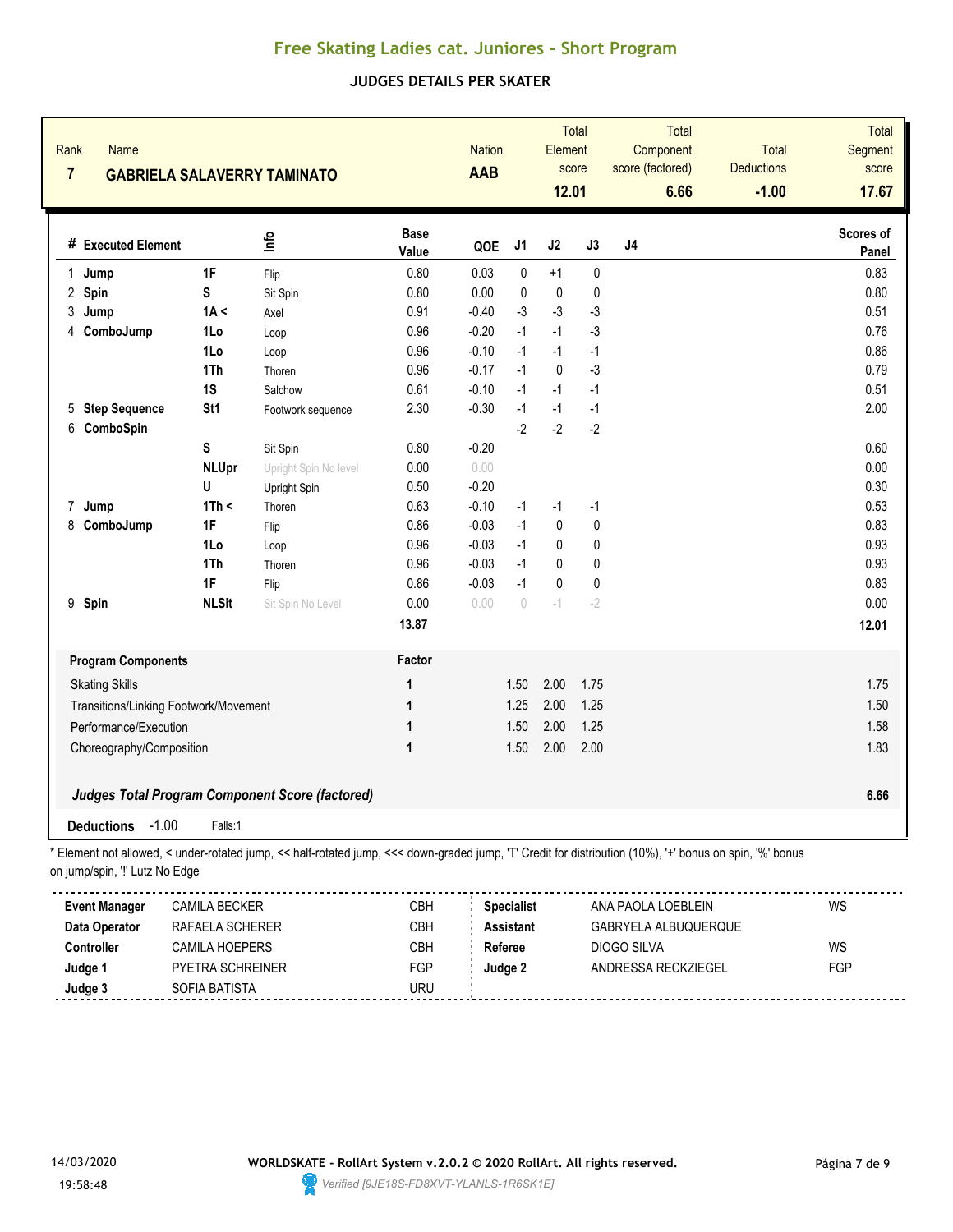### **JUDGES DETAILS PER SKATER**

| Rank<br><b>Name</b><br>8       | <b>CAROLINA LEHNEN</b>                |                                                                                                                                                        |                      | <b>Nation</b><br><b>SGN</b> |                   | <b>Total</b><br>Element<br>score<br>12.15 |           | Total<br>Component<br>score (factored)<br>6.25 | <b>Total</b><br><b>Deductions</b><br>$-2.00$ | <b>Total</b><br>Segment<br>score<br>16.40 |
|--------------------------------|---------------------------------------|--------------------------------------------------------------------------------------------------------------------------------------------------------|----------------------|-----------------------------|-------------------|-------------------------------------------|-----------|------------------------------------------------|----------------------------------------------|-------------------------------------------|
| # Executed Element             |                                       | lnfo                                                                                                                                                   | <b>Base</b><br>Value | QOE                         | J1                | J2                                        | J3        | J <sub>4</sub>                                 |                                              | Scores of<br>Panel                        |
| 1 Spin                         | $\mathsf S$                           | Sit Spin                                                                                                                                               | 0.80                 | $-0.10$                     | $\mathbf 0$       | $-1$                                      | $-2$      |                                                |                                              | 0.70                                      |
| 2 Jump                         | 2S <                                  | 2 Salchow                                                                                                                                              | 1.19                 | $-0.20$                     | $-1$              | $-1$                                      | $-1$      |                                                |                                              | 0.99                                      |
| 3 ComboJump                    | 1Lo                                   | Loop                                                                                                                                                   | 0.96                 | 0.00                        | $\pmb{0}$         | $\pmb{0}$                                 | 0         |                                                |                                              | 0.96                                      |
|                                | 1Lo                                   | Loop                                                                                                                                                   | 0.96                 | 0.00                        | $\mathbf 0$       | $\pmb{0}$                                 | $\pmb{0}$ |                                                |                                              | 0.96                                      |
|                                | 1Th                                   | Thoren                                                                                                                                                 | 0.96                 | $-0.10$                     | $-1$              | $-1$                                      | $-1$      |                                                |                                              | 0.86                                      |
|                                | 2S <                                  | 2 Salchow                                                                                                                                              | 1.30                 | $-0.40$                     | $-3$              | $-3$                                      | $-3$      |                                                |                                              | 0.90                                      |
| <b>Step Sequence</b><br>4      | St <sub>1</sub>                       | Footwork sequence                                                                                                                                      | 2.30                 | $-0.30$                     | $-1$              | $-1$                                      | $-1$      |                                                |                                              | 2.00                                      |
| 5<br>Jump                      | 1A                                    | Axel                                                                                                                                                   | 1.30                 | $-0.27$                     | $-1$              | $-1$                                      | $-3$      |                                                |                                              | 1.03                                      |
| 6<br>Jump                      | 1Th <                                 | Thoren                                                                                                                                                 | 0.63                 | $-0.10$                     | $-1$              | $-1$                                      | $-1$      |                                                |                                              | 0.53                                      |
| Spin<br>7                      | S                                     | Sit Spin                                                                                                                                               | $0.80*$              |                             | $-1$              | $-3$                                      | $-3$      |                                                |                                              |                                           |
| ComboSpin<br>8                 |                                       |                                                                                                                                                        |                      |                             | $-3$              | $-1$                                      | $-3$      |                                                |                                              |                                           |
|                                | U                                     | Upright Spin                                                                                                                                           | $0.50*$              |                             |                   |                                           |           |                                                |                                              |                                           |
|                                | <b>NLSit</b>                          | Sit Spin No Level                                                                                                                                      | $0.00*$              |                             |                   |                                           |           |                                                |                                              |                                           |
| ComboJump<br>9                 | 1F                                    | Flip                                                                                                                                                   | 0.86                 | $-0.03$                     | $-1$              | $\pmb{0}$                                 | $\pmb{0}$ |                                                |                                              | 0.83                                      |
|                                | 1Lo                                   | Loop                                                                                                                                                   | 0.96                 | $-0.03$                     | $-1$              | $\pmb{0}$                                 | 0         |                                                |                                              | 0.93                                      |
|                                | 1Th                                   | Thoren                                                                                                                                                 | 0.96                 | $-0.10$                     | $-1$              | $-1$                                      | $-1$      |                                                |                                              | 0.86                                      |
|                                | $2S \ll$                              | 2 Salchow                                                                                                                                              | 0.93                 | $-0.33$                     | $-2$              | $-2$                                      | $-3$      |                                                |                                              | 0.60                                      |
| 10 Spin                        | <b>NLCam</b>                          | Camel Spin No Level                                                                                                                                    | $0.00*$              |                             | $-2$              | $-2$                                      | $-1$      |                                                |                                              |                                           |
|                                |                                       |                                                                                                                                                        | 14.11                |                             |                   |                                           |           |                                                |                                              | 12.15                                     |
| <b>Program Components</b>      |                                       |                                                                                                                                                        | Factor               |                             |                   |                                           |           |                                                |                                              |                                           |
| <b>Skating Skills</b>          |                                       |                                                                                                                                                        | 1                    |                             | 1.75              | 1.75                                      | 1.75      |                                                |                                              | 1.75                                      |
|                                | Transitions/Linking Footwork/Movement |                                                                                                                                                        | 1                    |                             | 1.25              | 1.25                                      | 1.25      |                                                |                                              | 1.25                                      |
| Performance/Execution          |                                       |                                                                                                                                                        | 1                    |                             | 1.50              | 1.50                                      | 1.50      |                                                |                                              | 1.50                                      |
| Choreography/Composition       |                                       |                                                                                                                                                        | 1                    |                             | 1.75              | 1.75                                      | 1.75      |                                                |                                              | 1.75                                      |
|                                |                                       |                                                                                                                                                        |                      |                             |                   |                                           |           |                                                |                                              |                                           |
|                                |                                       | <b>Judges Total Program Component Score (factored)</b>                                                                                                 |                      |                             |                   |                                           |           |                                                |                                              | 6.25                                      |
| <b>Deductions</b>              | $-2.00$<br>Falls:2                    |                                                                                                                                                        |                      |                             |                   |                                           |           |                                                |                                              |                                           |
| on jump/spin, "!' Lutz No Edge |                                       | Element not allowed, < under-rotated jump, << half-rotated jump, <<< down-graded jump, 'T' Credit for distribution (10%), '+' bonus on spin, '%' bonus |                      |                             |                   |                                           |           |                                                |                                              |                                           |
| <b>Event Manager</b>           | <b>CAMILA BECKER</b>                  |                                                                                                                                                        | CBH                  |                             | <b>Specialist</b> |                                           |           | ANA PAOLA LOEBLEIN                             |                                              | WS                                        |
| Data Operator                  | RAFAELA SCHERER                       |                                                                                                                                                        | CBH                  |                             | <b>Assistant</b>  |                                           |           | GABRYELA ALBUQUERQUE                           |                                              |                                           |
| Controller                     | <b>CAMILA HOEPERS</b>                 |                                                                                                                                                        | CBH                  |                             | Referee           |                                           |           | DIOGO SILVA                                    |                                              | WS                                        |
| Judge 1                        | PYETRA SCHREINER                      |                                                                                                                                                        | FGP                  |                             | Judge 2           |                                           |           | ANDRESSA RECKZIEGEL                            |                                              | FGP                                       |



**Judge 3** SOFIA BATISTA SOFIA BATISTA